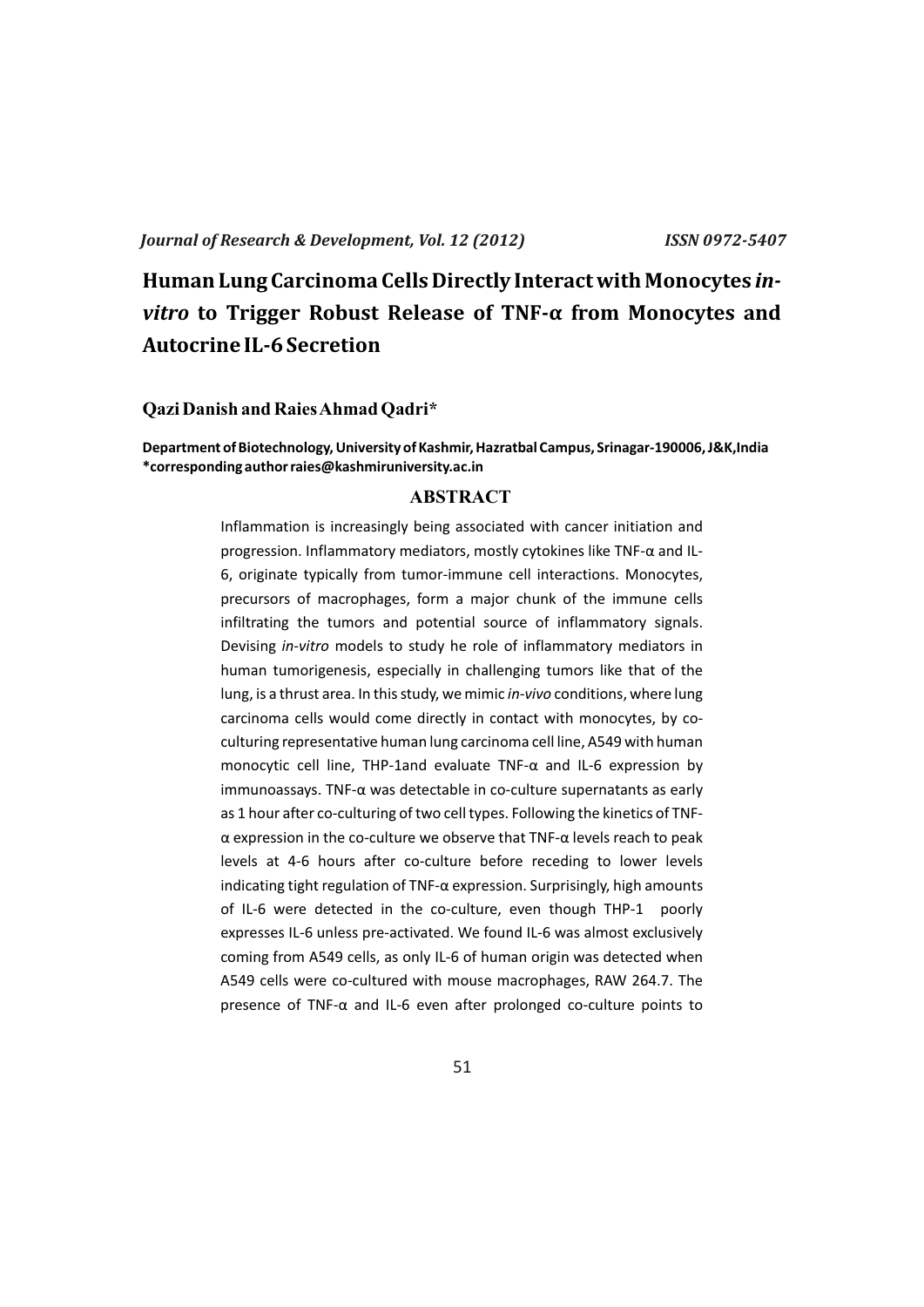desirable presence of TNF-α and IL-6 for tumor cells. These results indicate that tumor cells are able to interact directly with monocytes generating TNF-α in a regulated manner. This suggests a significant role of varying TNFα and IL-6 levels in tumor microenvironment during tumorigenesis and in better understanding of inflammatory mechanisms associated with cancer.

**Keywords:** Inflammation, lung carcinoma, A549, TNF-α, IL-6, monocytes, THP-1, Co-culture, immunoassay

### **INTRODUCTION**

Inflammation is a part of the host defense system originally evolved to protect organisms against invading pathogens. However, it has become apparent that inflammation can also be evoked by intrinsic mediators (endogenous mediators) in the absence of infection.. (Balkwill and Coussens, 2004), A link between inflammation and cancer has been suspected since the 19th century, when Rudolf Virchow first noted that malignant tumors arise at regions of chronic inflammation and contain inflammatory infiltrates (Balkwill and Mantovani, 2001; Coussens and Werb, 2002).Recent studies have clearly shown that chronic inflammation increases the risk of tumor development and progression (Karin, 2005, 2006).Clearly, some tumors evade the immune system and go on to become cancers (Seliger, 2005) Some tumor cells also release products that inhibit the immune response; for example by secreting the cytokine TGF-β, which suppresses the activity of macrophages and lymphocytes (Frumento, 2006). In addition, immunological tolerance may develop against tumor antigens, so the immune system no longer attacks the tumor cells (Seliger, 2005). Paradoxically, macrophages can promote tumor growth (Stix, 2007) when tumor cells send out cytokines that attract macrophages, which then generate cytokines and growth factors that nurture tumor development. In addition, a combination of hypoxia in the tumor and a cytokine produced by macrophages induces tumor cells to decrease production of factor/s that blocks metastasis and thereby assists spread of cancer cells. Tumor-Infiltrating Macrophages (TIMs) are known to constitute a large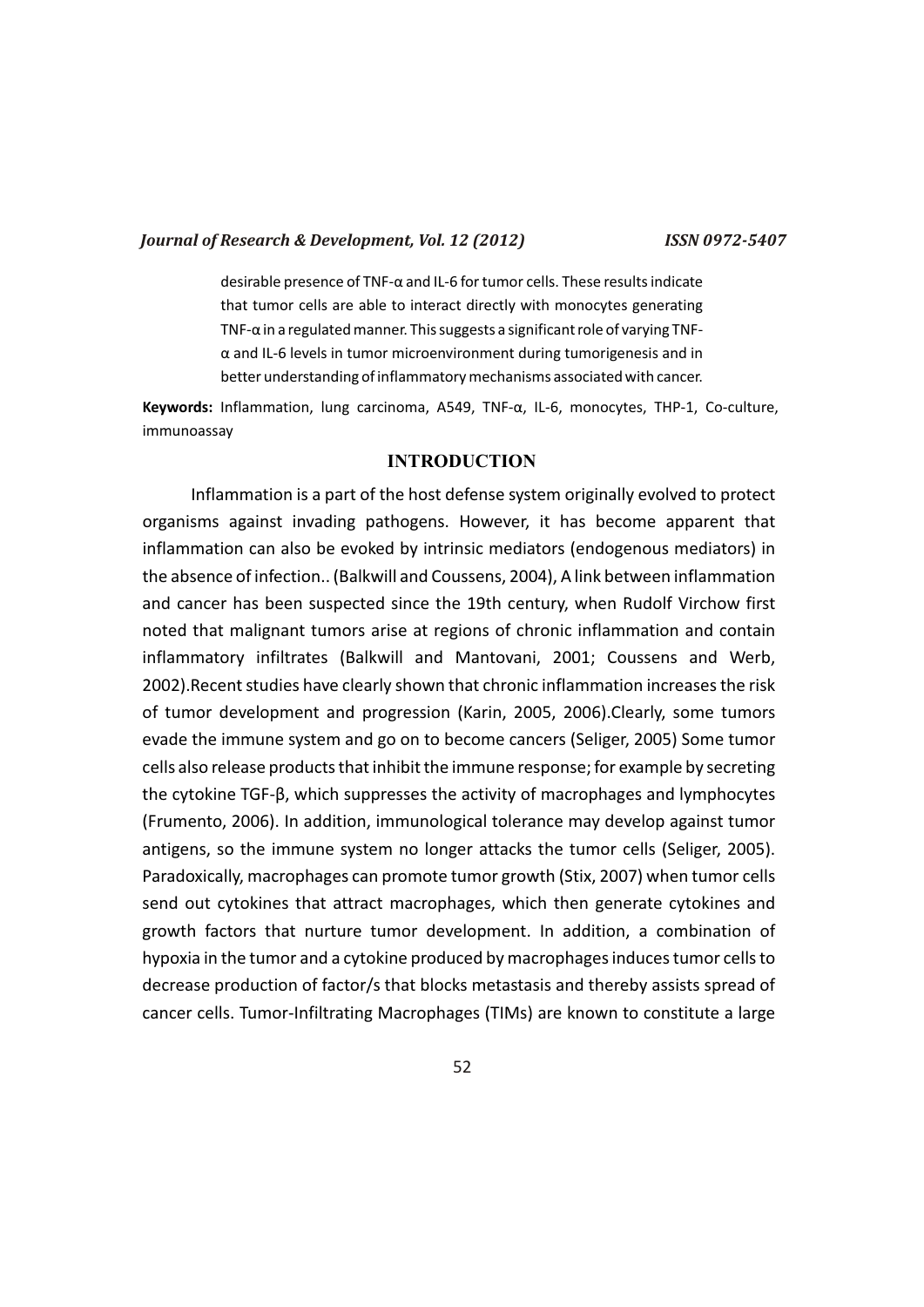part of tumors especially carcinomas (tumors of epithelial origin) and it is established that these TIMs are recruited from the circulating monocyte pool (Chen *et al,.* 2003; Johnson *et al*. 2000). Cytokines like TNF, IL-6, Il-10, TGF-β, IL-17have been implicated with tumorigenesis of same cancers (Montovani and Sica, 2010). However, the source of these inflammatory cytokines in tumors that are not associated with chronic infectionand mechanistic pathways involved therein remain poorly understood (Montovani and Sica, 2010). This is particular to carcinomas or cancers of epithelial origin. There is a need to evaluate inflammatory mediators in appropriate model systems of human carcinomas to give fresh insights into cancer-related inflammation. Here, we report that tumor cells of lung origin (Adernocarcinoma-A549) are able to interact with monocytes (THP-1) in an *in-vitro* co-culture system and initiate release of TNF and IL-6 in a regulated manner.

### **MATERIALAND METHODS**

**Cell lines:**Human lung carcinoma cell line, A549 (a kind gift from DevinderSehgal, Staff Scientist, National Institute of Immunology) was cultured in Dulbecco's Modified Eagle's Medium (DMEM) (GIBCO, USA) supplemented with 10% Fetal Calf Serum (Biological Industries, USA) as recommended. Human monocytic cell line, THP-1 and Mouse Macrophage cell line, RAW264.7 were cultured in recommended RPMI (Roswell Park Memorial Institute) medium and supplemented with 10% Fetal Calf Serum (FCS).

**Co-culture:**Various Numbers of A549 Cells were plated overenight to allow adhesion and stable culture**.** Overnight culture medium of A549 cells was removed and cells were washed with fresh medium before co-culturing with  $2*10$ <sup>S</sup> THP-1 cells. The co-cultures were set up in DMEM or RPMI medium supplemented with 10% FCS

**Culture supernatants:**Culture supernatants were collected at various time points after co-culture of cells. The collected supernatants were centrifuged at 12,000 rpm for 15 minutes to remove any cell debris and then stored at -80 degrees C or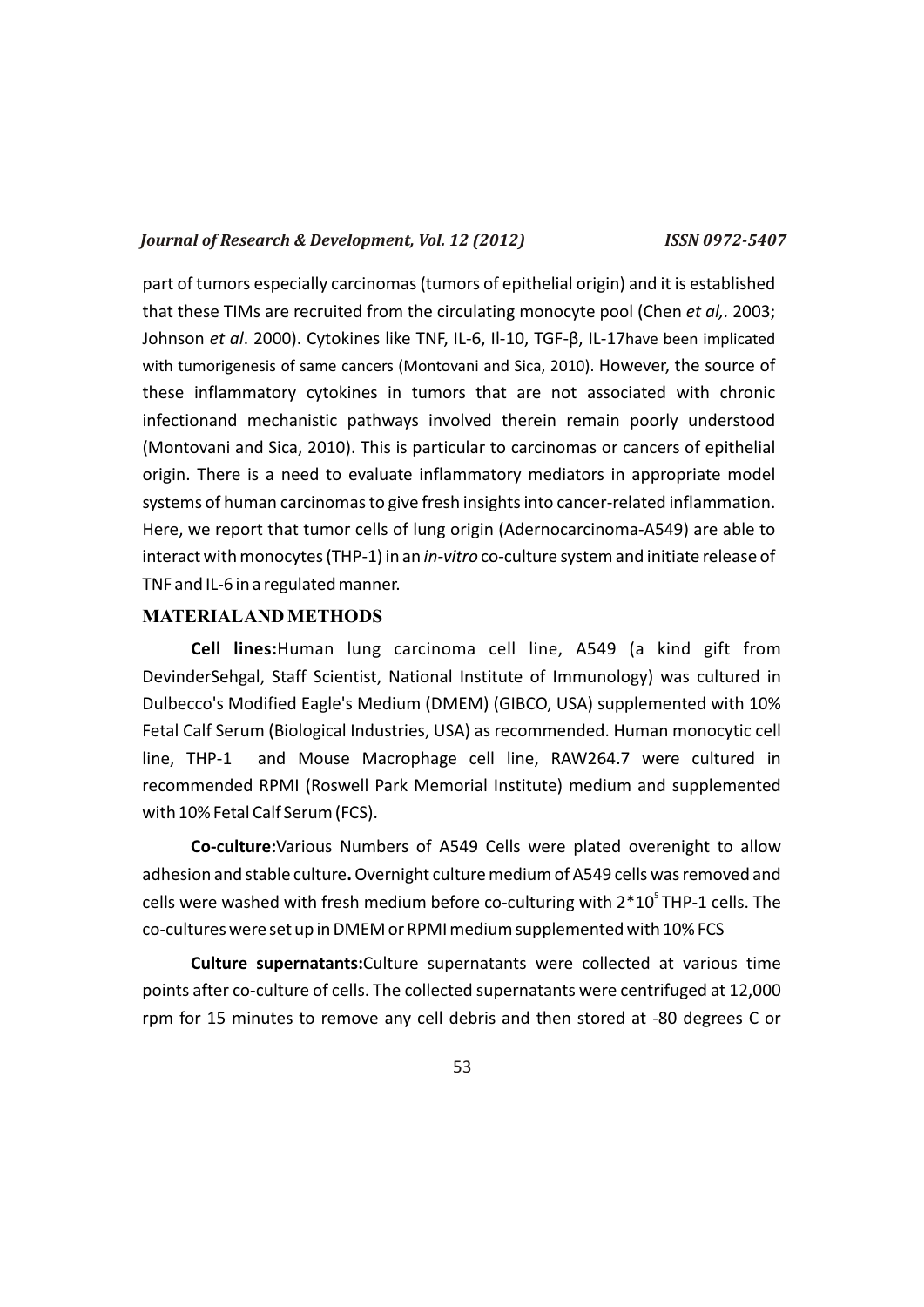analysed immediately.

**Cytokine analysis:**Commercial Immunoassay (ELISA) kits for Human TNF-α (BD Biosciences), Human IL-6(BD Biosciences), Mouse TNF (BD Biosciences), Mouse IL-6 (BD Biosciences) were used to evaluate cytokine expression. Immunoassay protocols from the suppliers are strictly adhered for cytokine analysis.

**Statistical Analysis:** Results were expressed as Mean + standard error of Mean (SEM) of 5 or 3 experiments in triplicate. Where ever applicable data was subjected to one way analysis of variance (ANOVA). P values of <0.05 were considered statistically significant.

### **RESULTS**

### **A549 cells initiate TNF secretion from THP-1 cells**

TNF is a well-known pro-inflammatory cytokine and secreted upfront in most immune responses. To this end, TNF response was studied in A549cells when cocultured with THP-1 cells. Tumor cells when co-cultured with THP-1 cells gave robust TNF responses (Figure 1).



**Figure 1.** TNF (human TNF or hTNF) expression in A549 (different cell numbers) and THP-1 coculturesalongwithA549 only, THP-1 only controls at 1 to 6 hour time-points after co-culture. \*representative of atleast 5 experiments with each carried out in duplicates or triplicates. Each value represents statistically significant mean  $\pm$ SEM where P <0.05 compared to controls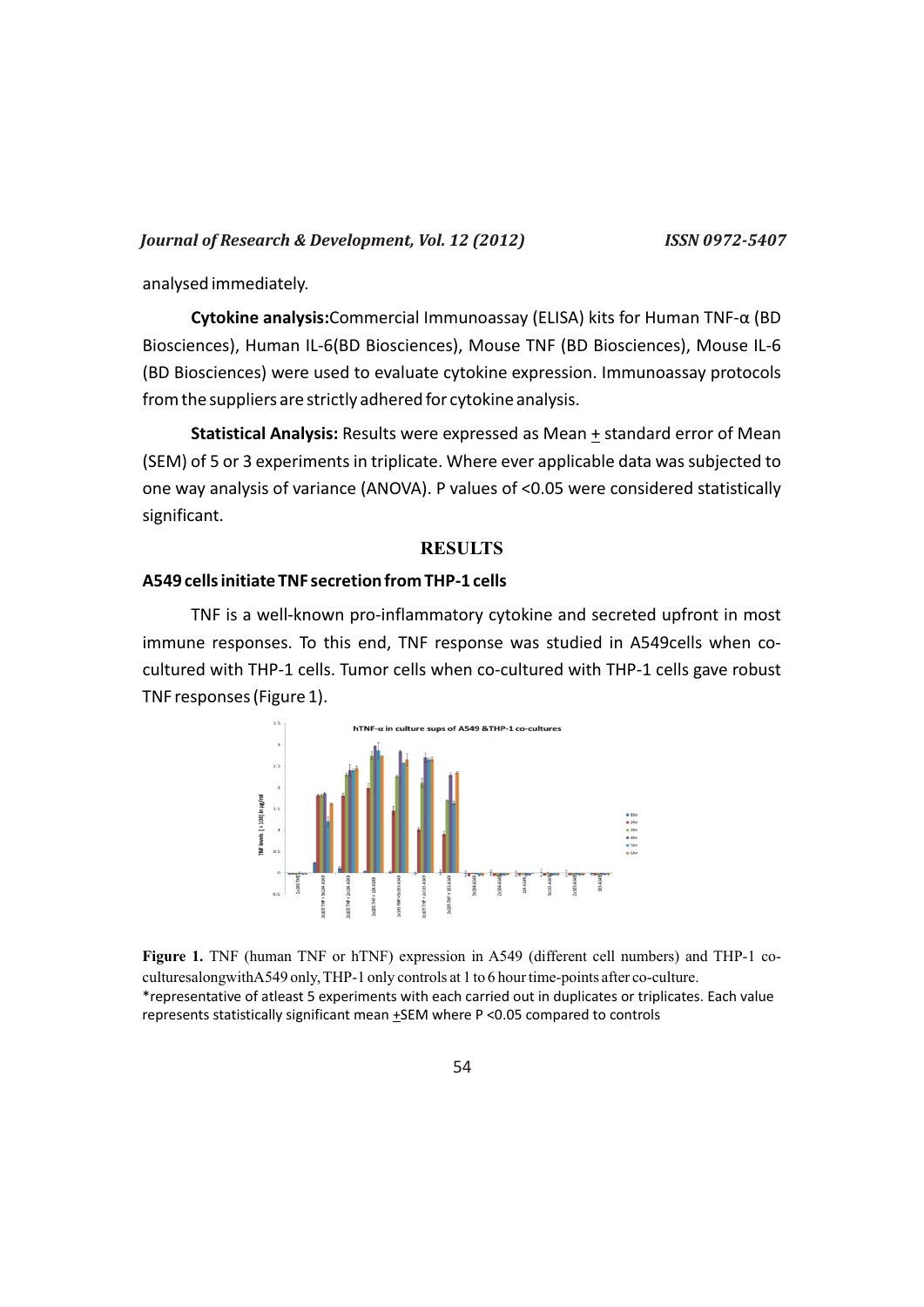TNF is detected as early as 1 hour post co-culture. It is observed that the optimum tumor cell: monocyte cell ratio in terms of the best TNF response comes nearly to 1:10, which is equivalent to cell ratios found in solid tumors. The response peaks around 4-6 hour time point and recedes thereafter (Figure 2).





\*representative of atleast 5 experiments with each carried out in duplicates or triplicates.Each value represents statistically significant mean +SEM where P <0.05 compared to controls.

The tumor cell number affects the potency but not the kinetics of the response, probably owing to concentration of the stimulus from tumor cells (Figure 1& 2). The response is faster and as robust, if not more, than the known ligands of TNF activation from THP-1 cells like Flagellin, LPS and Pam3CSK4 (from previous experiments/data not shown). No expression is detected in A549 and THP-1 controls.

TNF expression in co-culture reaches a peak before waning off but persists at later time points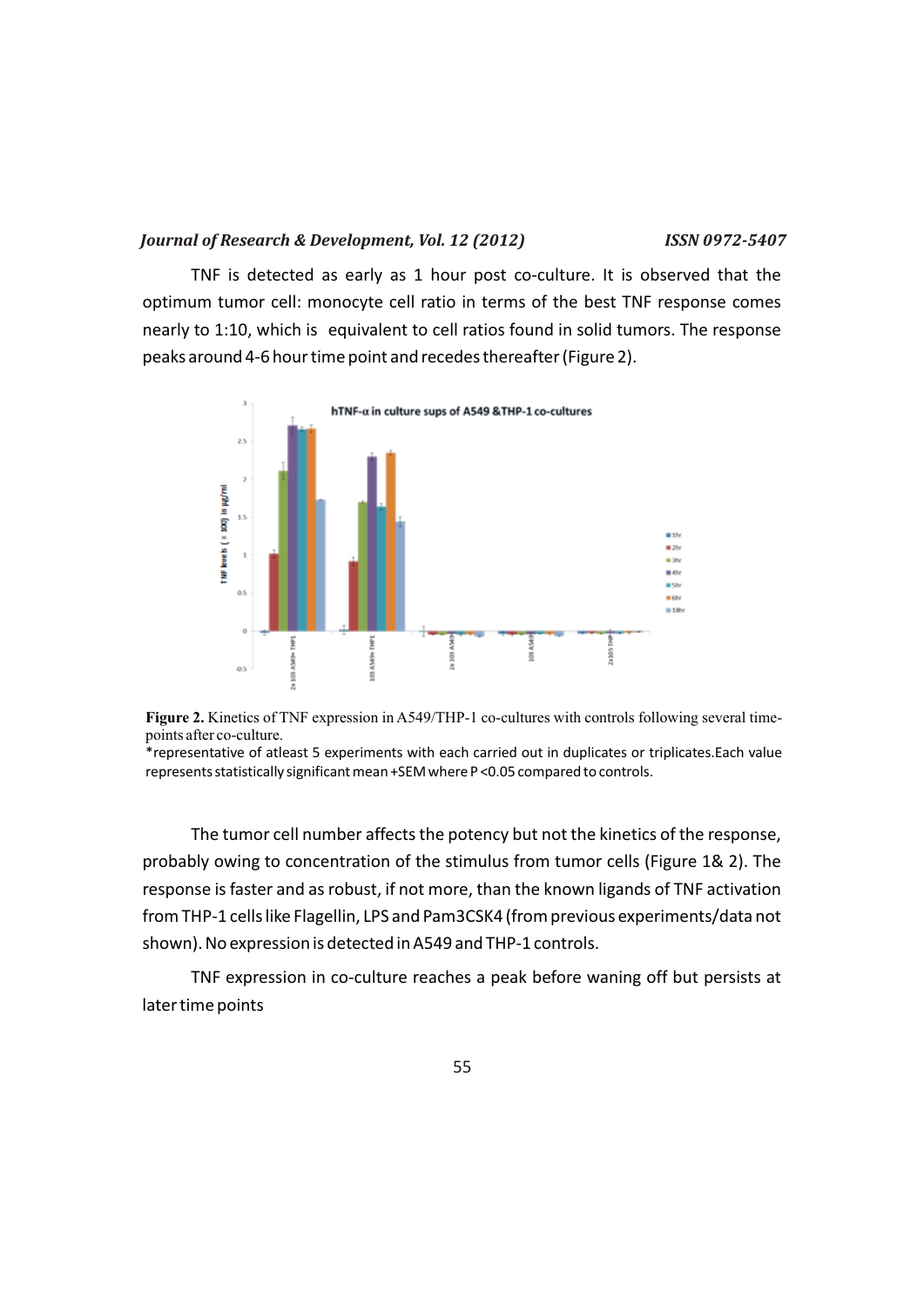The interesting observation of depleted TNF levels at later time points (30 hours after co-culture) throws the available levels of TNF in the microenvironment into spotlight (Figure 2). This also suggests that TNF inducing factors could actively be regulated from the tumor cells. It also implies that the tumor cells are sensitive to TNF levels throughout.

Robust IL-6 expression is detected and kinetics do not follow TNF secretion

Similar to TNF, Interleukin-6 (IL-6) is detected in high amounts in the co-culture supernatant (Figure 3). Interestingly, IL-6 kinetics indicates that IL-6 is expressed subsequent to TNF expression. At early time points of 1 or 2 hours, negligible or very low levels of IL-6 are detected. Once detected at about 4 hours post co-culture, the levels continue to go up and do not wane off unlike TNF. It is important to note that optimal TNF levels coincide with IL-6 induction (Figure 2 & 3), referring to the likelihood of the two cytokine pathways being inter-related.





\*representative of atleast 5 experiments with each carried out in duplicates or triplicates.Each value represents statistically significant mean +SEM where P <0.05 compared to controls.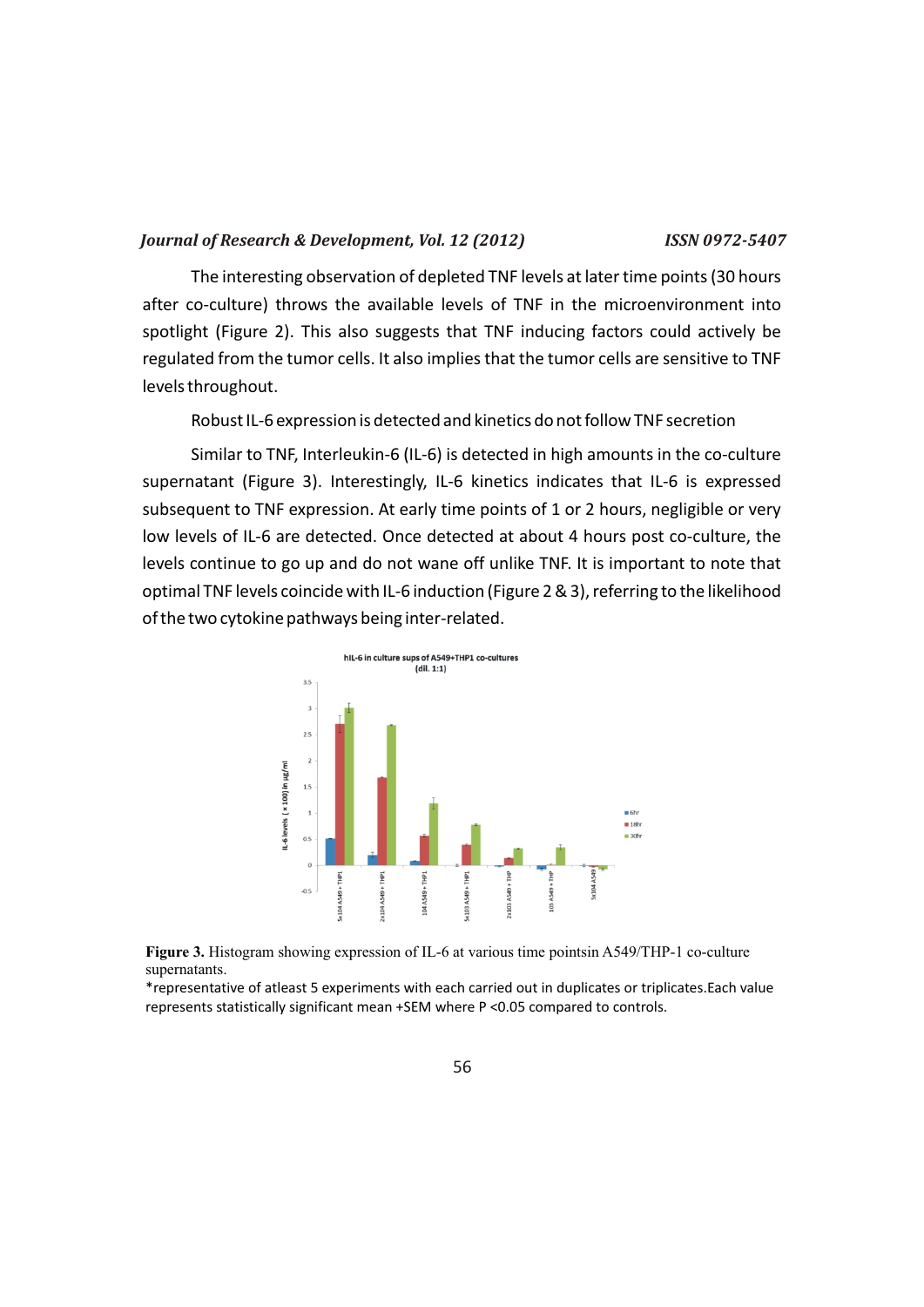### **TNF-α is secreted by monocytes/macrophages while IL-6 is released by A549 cells**

To know more about the source of these cytokines and the nature of factor/s inducing these cytokines, we co-cultured A549 with mouse macrophage cell line, RAW264.7, inter-specific cell co-culture. Analysis of cytokines reveals that the human cells are able to trigger these responses from mouse cells as well, though not with same intensity (Figure 4b). No human TNF is detected on the co-culture (Figure 4a), implying that macrophages are the source of TNF in the co-culture and not A549 cells. Surprisingly, human IL-6 is detected from the co-culture of A549 and RAW264.7 cells (Figure 5). Thus, the two cytokines have separate sources in the co-culture and do not come from the same cell showing an active interaction.

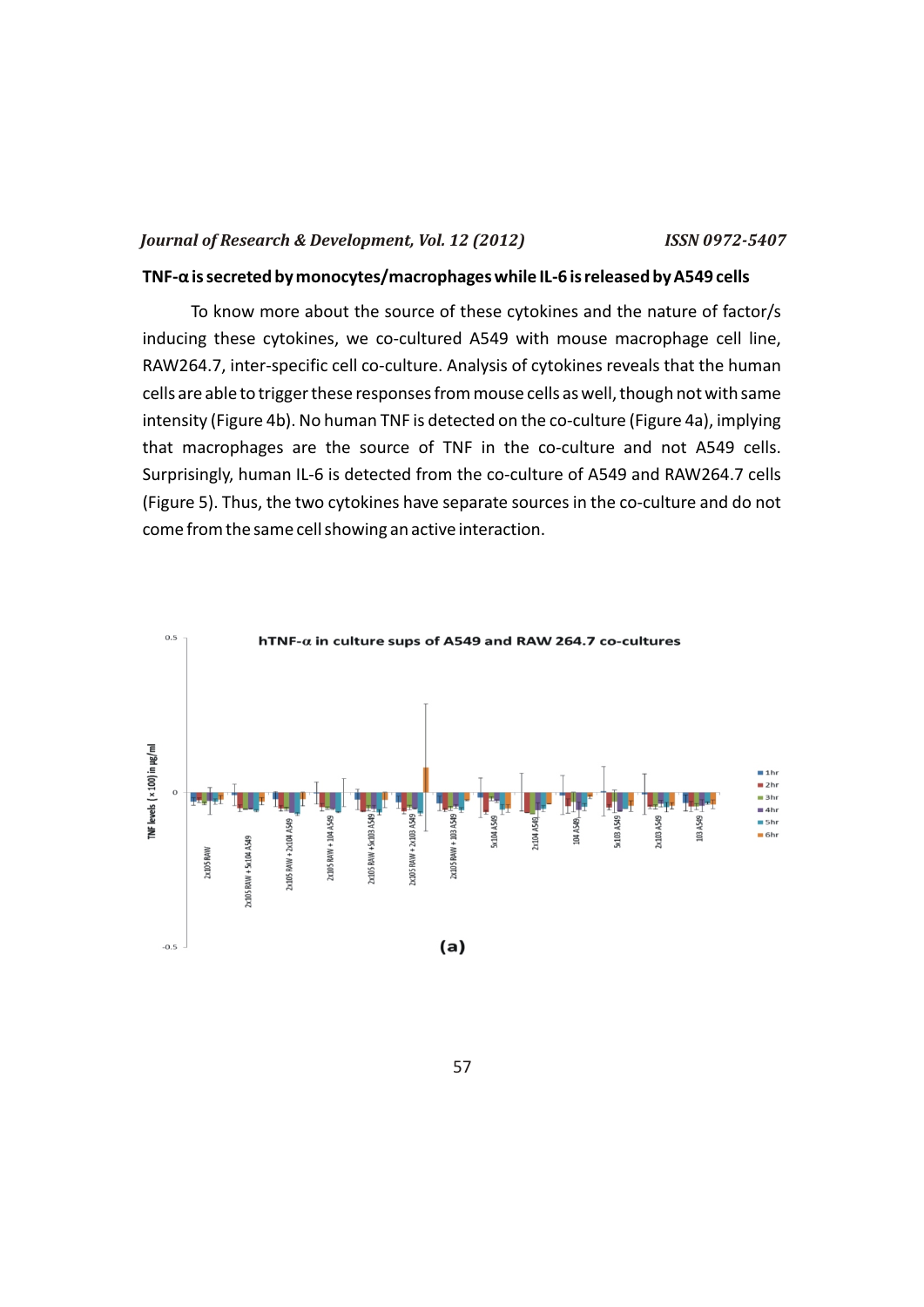

Figure 4. (a) Human TNF and (b) Mouse TNF expression in A549/RAW264.7 (Human/mouse) co-culture \*representative of atleast 3 experiments with each carried out in triplicates.Each value represents statistically significant mean +SEM where P <0.05 compared to controls.



Figure 5. IL-6 levels in co-culture supernatants of A549/RAW264.7 \*representative of atleast 3 experiments with each carried out in triplicates.Each value represents statistically significant mean +SEM where P <0.05 compared to controls.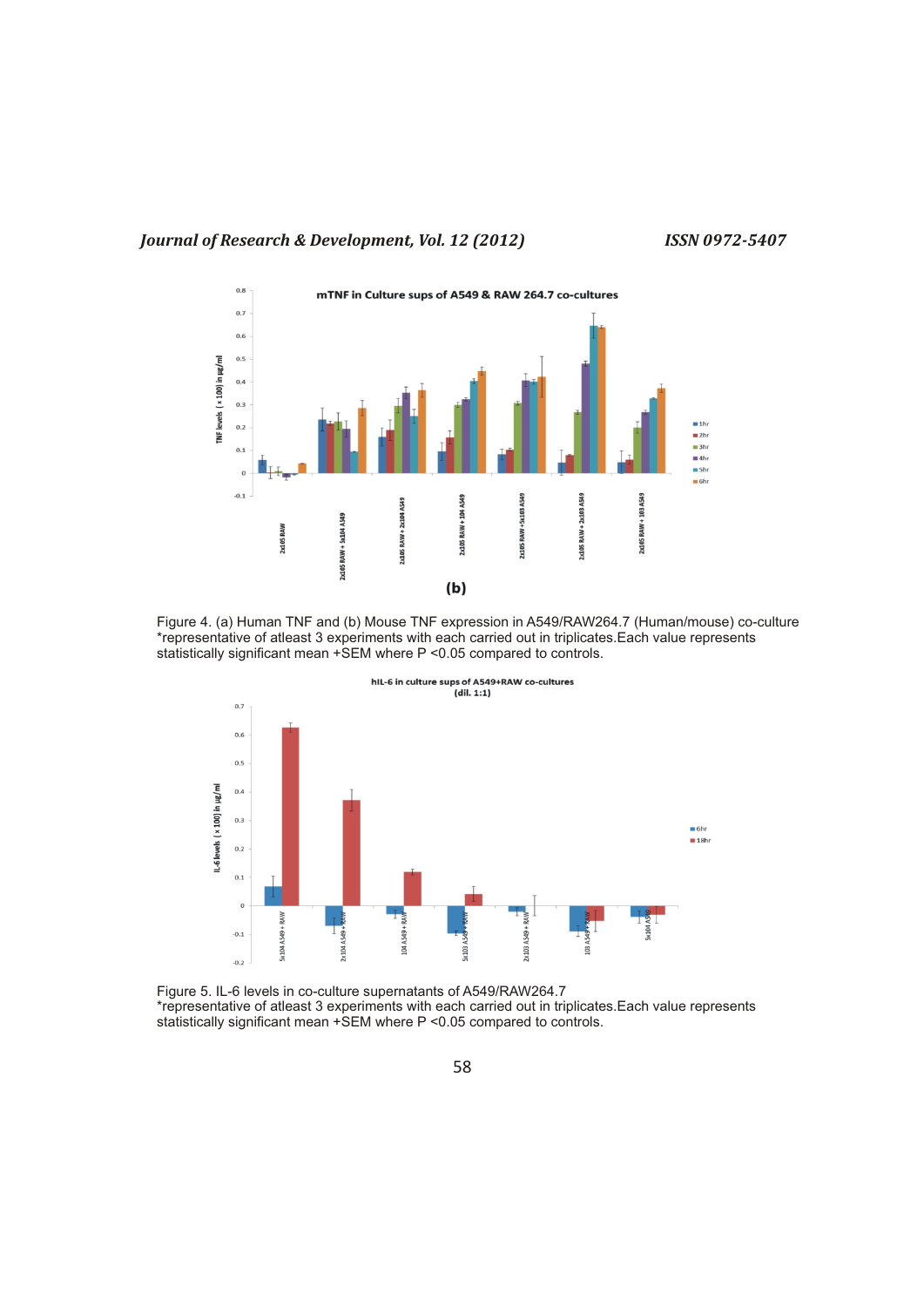### **DISCUSSION**

TNF (Tumor Necrosis Factor) name would suggest that it counters tumor development, but both,TNF-α and IL-6, are reported to promote tumorigenesis via different pathways (Montovani *et al.,* 2008). Both have been implicated in poor prognosis and chemoresistence (Montovani et al. 2008 and Ohri *et al*. 2009). TNF-α and IL-6 are believed to be critical modulators in Cancer related Inflammation-CRI (Montovani *et. al.,* 2008). They are known to induce pro-proliferative pathways in tumor cells. Here, we show that Human monocytic cells, THP-1 can be modulated by representative lung tumor cells, A549 to generate TNF-α and IL-6 (Figure 1 & 3). This is of considerable importance as monocytes are probably among the first cells encountered by the developing hyperplasia or tumor. Normally, monocytes from the blood would get activated to Macrophages of classical 'M1' type when encountered with tumor antigens which are expressed regularly by tumor cells (Montovani et al., 2006). In orderto evade immune surveillance,tumors are thought to activate macrophages which are more like 'M2' type called Tumor-associated Macrophages or 'TAMs' (Pollard, 2004). This is achieved in majority by the cytokine milieu in the tumor microenvironment (Pollard, 2004).

The expression pattern of TNF in the co-culture system suggests that monocytes do sense the tumor cells instantly and release very high amounts of TNF creating a pro-inflammatory microenvironment (Figure 1 & 2). This inflammatory environment appears to reach a threshold before waning off (Figure 2). The lowering of TNF may be due to TNF exhaustion from the co-culture and/or TNF regulation from monocytes. It appears that the threshold levels are sensed to abate the expression of TNF pointing to possibly active mechanisms involving in TNF expression. Interestingly, IL-6 is expressed when TNF levels reach their peak in the co-culture (Figures 1, 2 & 3). Literature suggests that THP-1 cells do not express IL-6 without activation (Jones et al., 2003) like with PMA (PhorbolMyristic Acid). In order to verify the source of these cytokines, we evaluated cytokine levels in co-cultures of A549 and RAW264.7, mouse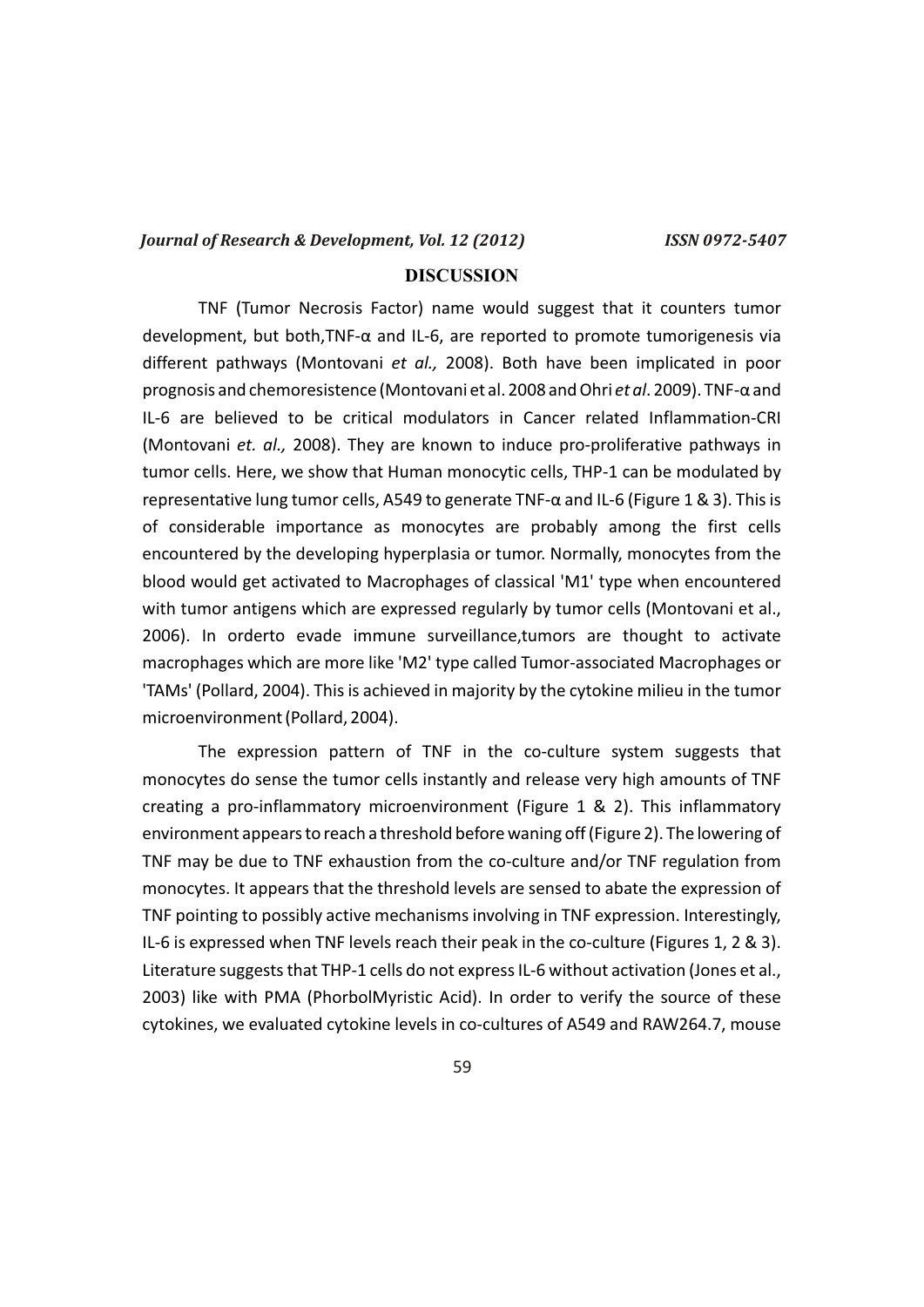macrophages. The similarity of immune systems in human and mouse was the basis to study this co-culture as a control model. Surprisingly, we detected mouse TNF and human IL-6 in the inter-specific cell co-cultures but no human TNF (Figure 4a, 4b & 5) or mouse IL-6 (data not shown). This indicates that  $TNF-\alpha$  is released by macrophages (monocytes) while IL-6 is secreted from tumor cells. This is corroborated in literature where A549 is not known to express TNF-α (Lee et al., 2004) like other cells of epithelial origin. Analysis of the cytokine kinetics invokes a possibility of IL-6 expression in response to TNF presence in the microenvironment from monocytes, this, however, is inconclusive from the results so far. Thus, tumor cells generate TNF *via* a paracrine loop while IL-6 is expressed in an autocrine fashion after appropriate stimulus. Moreover, the ability of tumor cells to trigger similar responses from human as well as mouse monocytes/macrophages underlines the possibility of the similarity of the initiating factor/s. Nevertheless, the expression patternhints at separate inter-regulated cytokine initiating pathways.The persistence of moderate TNF-α and high IL-6 levels indicates existence of chronic inflammation, which is implicated in cancers like gastric, colon etc. (Tu *et al.,* 2008). This microenvironment may be beneficial to tumor cells by evading effector immune responses through altered phenotype of antigen presenting cells like monocytes/macrophages.Further analysis of these and other cytokines likes IL-10, IL-12, TGF-β would provide more insights into the cytokine milieu in tumor microenvironment. Also, identification of pathways that regulate the crosstalk between lung tumor and immune cells will allow detailed understanding of immune evasion by tumors and pursuing possible therapeutic targets for lung cancer.

### **ACKNOWLEDGEMENTS**

This work was supported by fellowship grant from Council of Scientific and Industrial Research, India, to QD (09/251(0017)/2007-EMR-I). We are grateful to Dr.AyubQadri (National Institute of Immunology, New Delhi) for his technical and logistical help.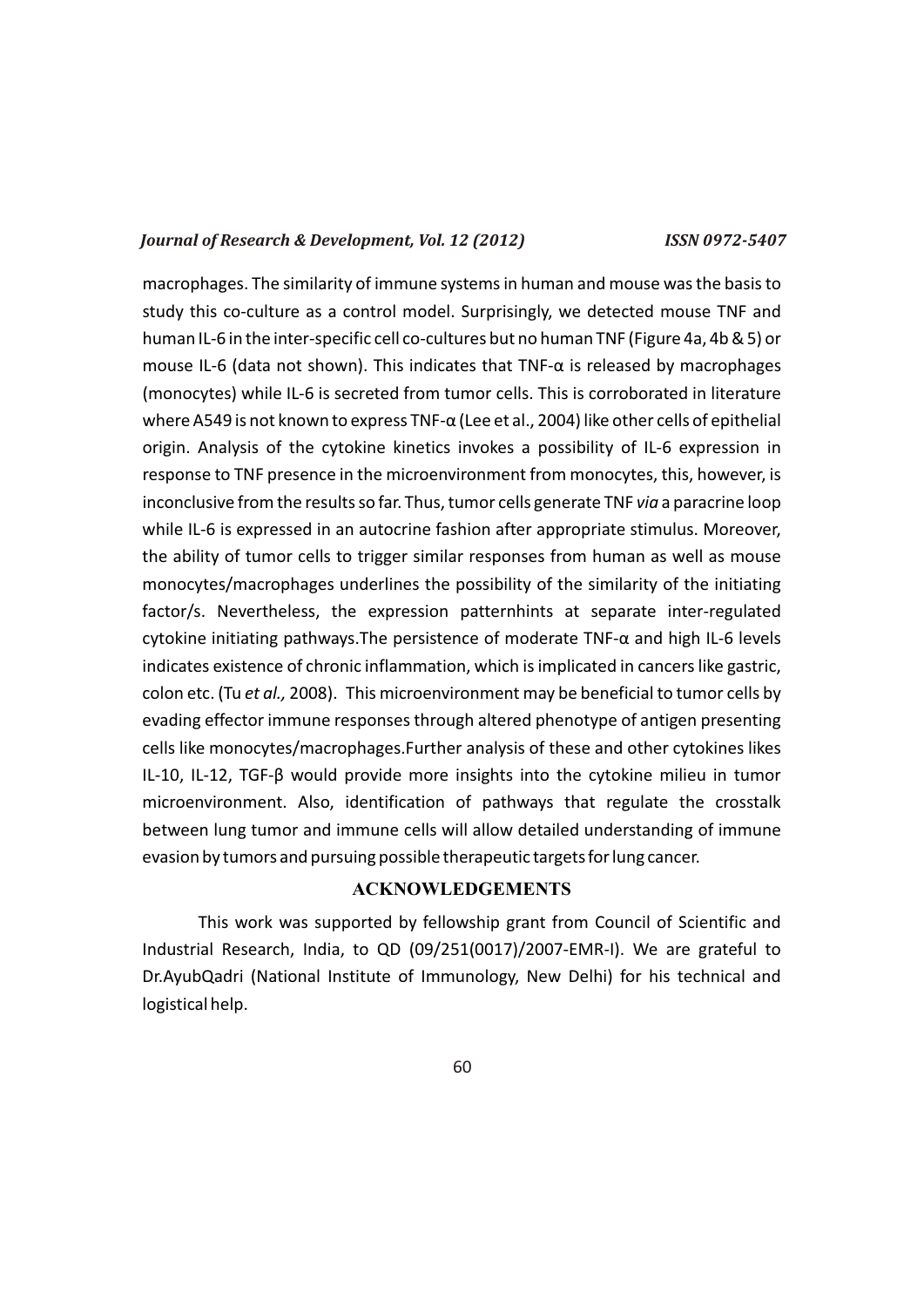### **REFERENCES**

- Balkwill, F and Mantovani*.* A. 2001. Inflammation and cancer: back to Virchow? *Lancet*  **357**: 539**-**545.
- Balkwill, F and Coussens, L.M. 2004. Cancer: an inflammatory link. *Nature*, **431**: 405**-** 406.
- Chen, J.J.W; Yao P.L; Yuan, A; Hong, T.M; Shun, C.T; Kuo, M.L. 2003.Up-regulation of tumor interleukin-8 expression by infiltrating macrophages: Its correlation with tumor angiogenesis and patient survival in non-small cell lung cancer. *Clin Cancer Res* **9**: 29**-**37.
- Coussens, L.M.and Werb, Z. 2002. Inflammation and cancer. *Nature* **420**: 860**-**867.
- Frumento, G., Piazza T., Di Carlo E and Ferrini S.2006 Targeting tumor-related immunosuppression for cancer immunotherapy *Endocrine, Metabolic & Immune Disorders Drug Targets* **6** (3): 23**-**37.
- Johnson, S., Kerr, K., Chapman, A., Kennedy, M., King, G., Cockburn, J . 2000 Immune cell infiltrates and prognosis in primary carcinoma of the lung. *Lung Cancer*  **27**:27**-**35
- Jones, M., Tötemeyer, S., Maskell D., Bryant C. and Barrow P. 2003.Induction of Proinflammatory Responses in the Human Monocytic Cell Line THP-1 by C.jejuni.*Infect. Immun.,***71** (5) 2626-2633.
- Karin, M. 2005. Inflammation and cancer: the long reach of Ras. *Nat. Med.,***11**: 20**-**21.
- Karin, M. 2006. Nuclear factor-kappaB in cancer development and progression.*Nature.*  **441**: 431**-**436.
- Lee, J., Sorbo, L., Uhlig, S., Porro, G., Whitehead, T., Voglis, S., Liu, M., Slutsky, S. and Zhang, H. 2004 Intercellular adhesion molecule-1 mediates cellular cross-talk between parenchymal and immune cells after lipopolysaccharide neutralization. *Journal of Immunology.* **172** ( 1) 608-616.